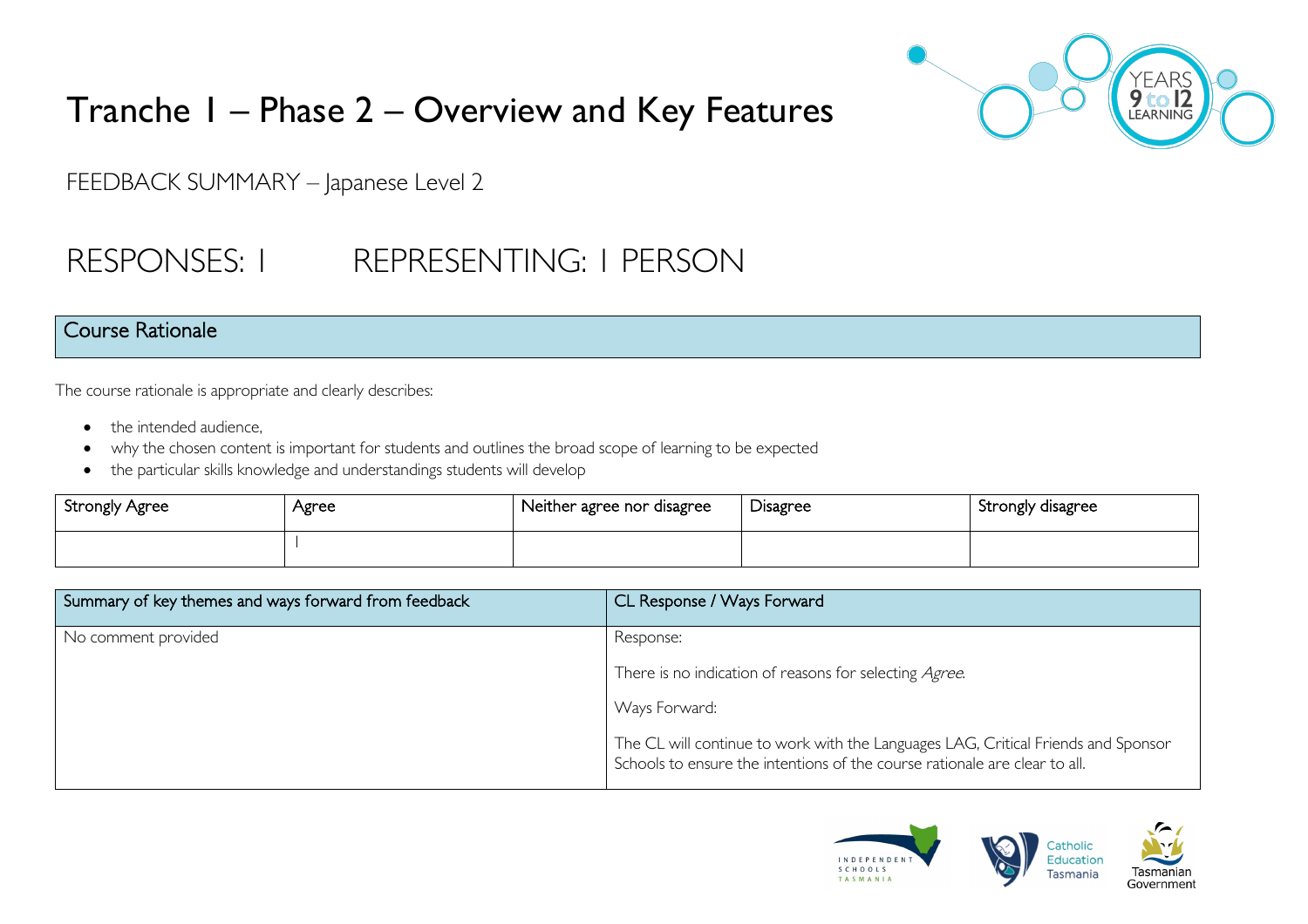## Pathways In

The pathways in are appropriate and clearly describes all relevant pathways.

| Strongly Agree | Agree | Neither agree nor disagree | Disagree | Strongly disagree |
|----------------|-------|----------------------------|----------|-------------------|
|                |       |                            |          |                   |

| Summary of key themes and ways forward from feedback | CL Response / Ways Forward |
|------------------------------------------------------|----------------------------|
| No comment provided                                  | No response required       |

## Learning Outcomes

• Learning outcomes describe observable and measurable behaviours so that valid judgements can be made about whether students have achieved the learning outcomes and at what level.

• Clear learning outcomes are important because they communicate to students what they are expected to do as a result of successfully completing a course or module.

#### In consideration of the learning outcomes identified in this paper do they clearly describe what students will be able to do on successful completion of a course (or module of work)?

| Yes | No |
|-----|----|
|     |    |

| Summary of key themes and ways forward from feedback | CL Response / Ways Forward |
|------------------------------------------------------|----------------------------|
| No comment provided                                  | No response required       |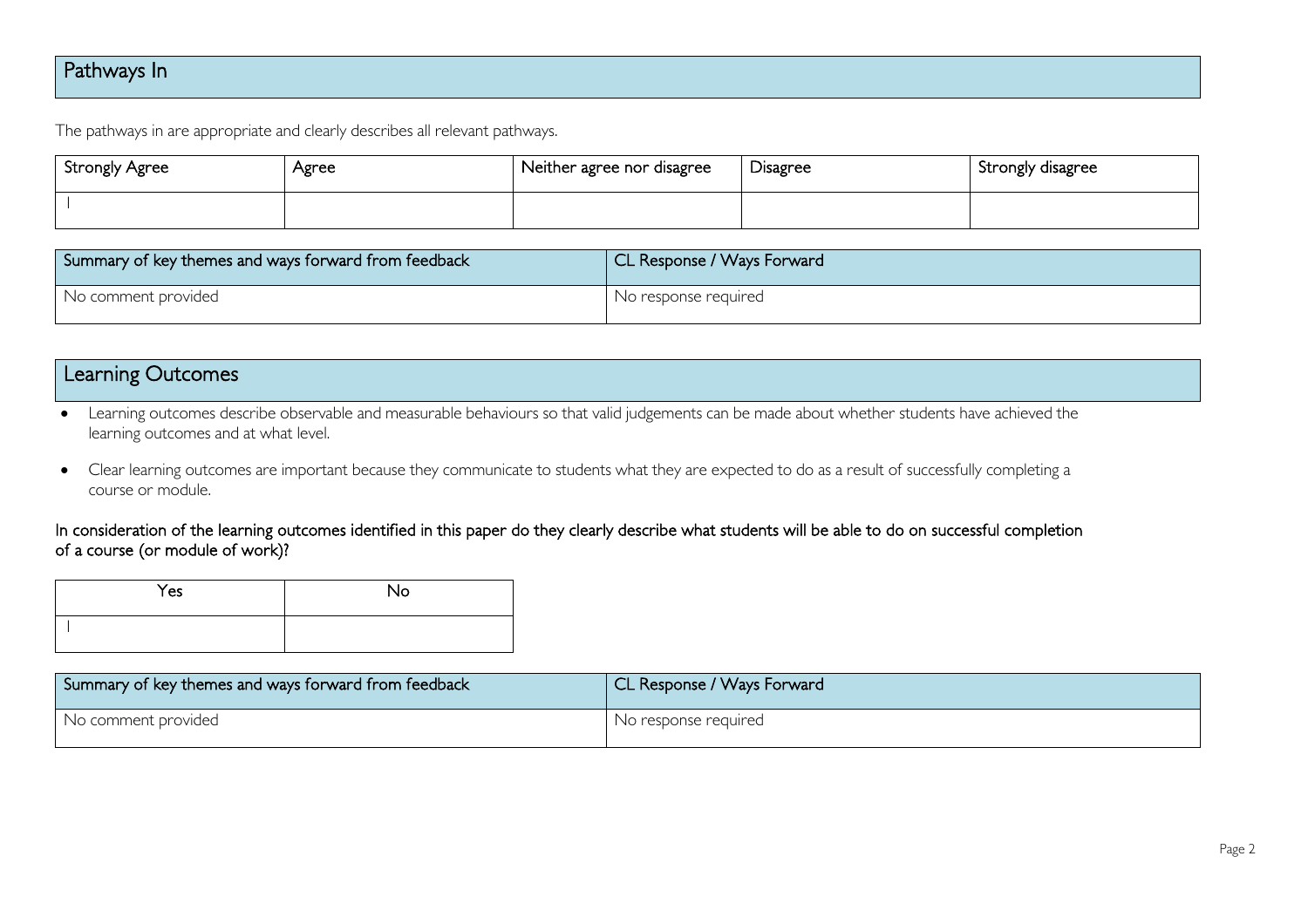## Course Structure

- All course structures for Tranche 1 courses are aligned to the Integrated Policy Model.
- All courses will be 150 hours in length, and divided equally into three weighted modules of 50 hours each.

#### Do you agree with the proposed organisation of modules identified in this paper?

| Yes | No |
|-----|----|
|     |    |

| Summary of key themes and ways forward from feedback | CL Response / Ways Forward |
|------------------------------------------------------|----------------------------|
| No comment provided                                  | No response required       |

| Delivery Sequence |  |  |
|-------------------|--|--|
|                   |  |  |

Do you agree with the course delivery sequence proposed in this paper?

| Yes | No |
|-----|----|
|     |    |

| Summary of key themes and ways forward from feedback | CL Response / Ways Forward |
|------------------------------------------------------|----------------------------|
| No comment provided                                  | No response required       |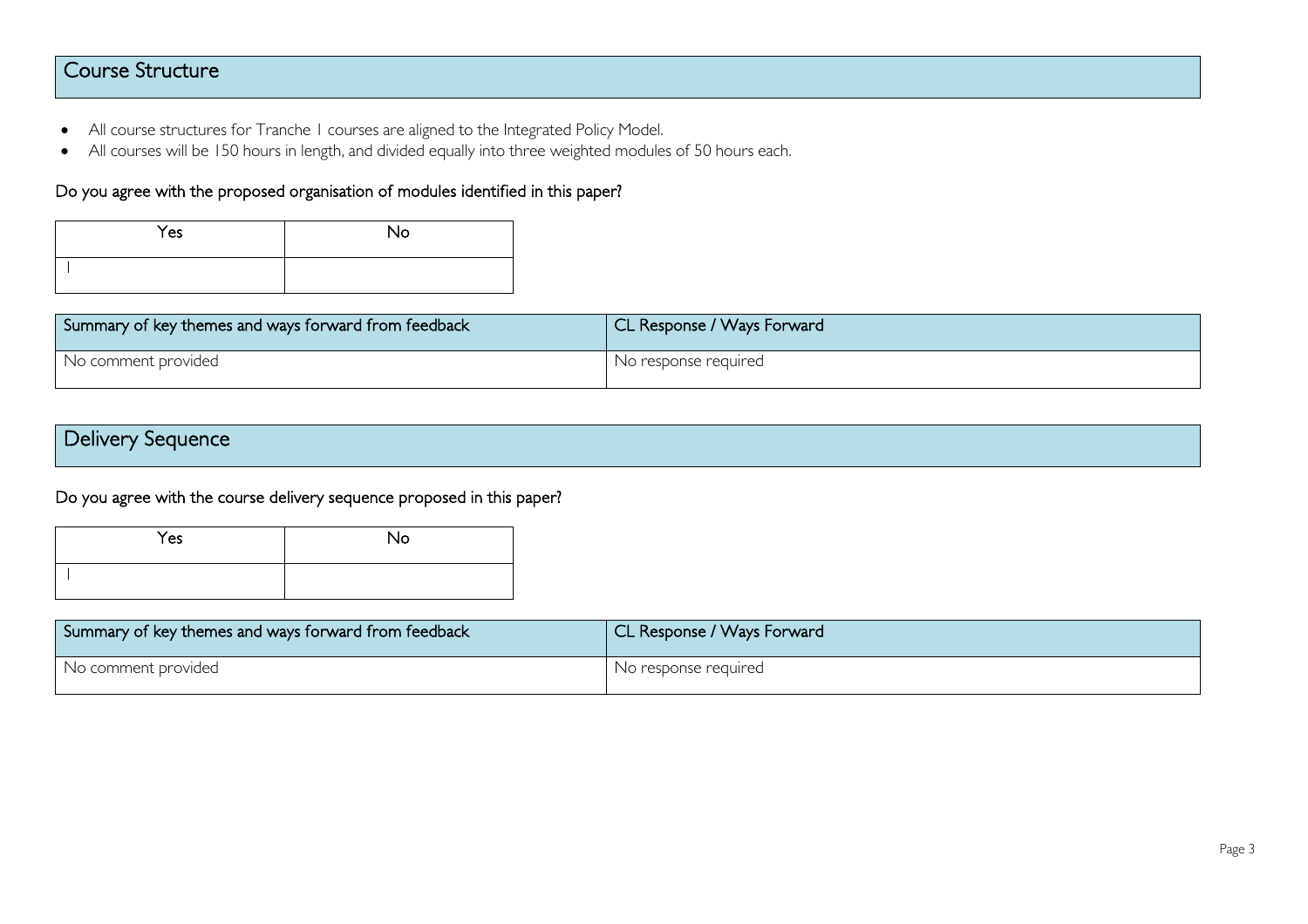## Module Content

Please note that the descriptions of module content may vary from course to course for example:

- some will identify specific themes, concepts and topics to organise course content.
- some *may* enable teacher/learner choice of themes, concepts and topics.

#### Do you agree with the module content proposed in this this paper?

| Yes | <b>No</b> |
|-----|-----------|
|     |           |

| Summary of key themes and ways forward from feedback | CL Response / Ways Forward |
|------------------------------------------------------|----------------------------|
| No comment provided                                  | No response required       |

| Relationship to Possible Future Provision |  |
|-------------------------------------------|--|
|                                           |  |

Tranche 1 courses are placed in a specific curriculum focus area, which shapes the nature of the learning and the course design. There are 5 focus areas:

- Discipline based
- Personal Futures
- Professional Studies
- Transdisciplinary
- Work-based learning

#### Do you agree with the suggested Focus Area for this course?

| Yes | No |
|-----|----|
|     |    |